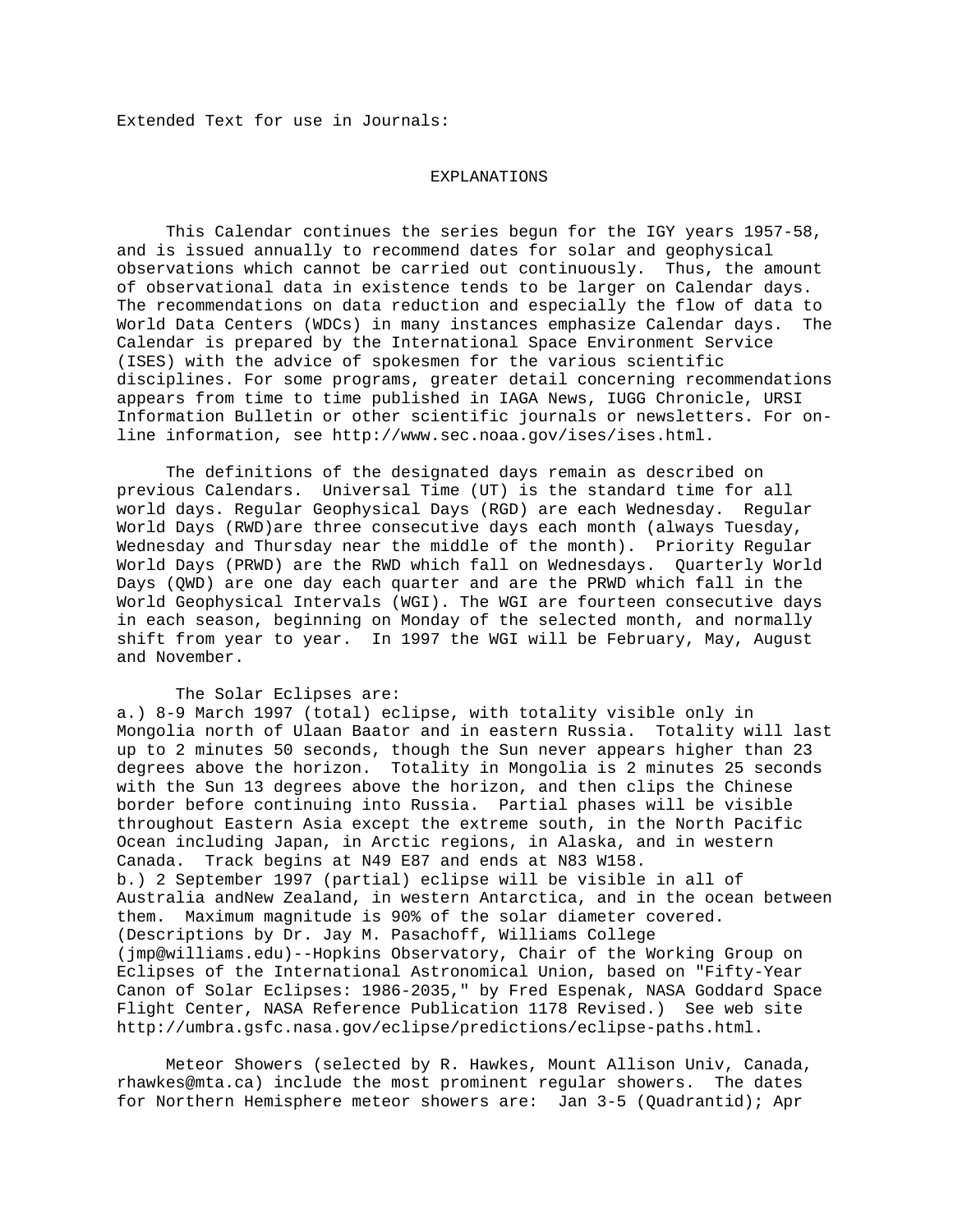21-23 (Lyrid); May 3-6 (Eta-Aquarid); Jun 6-11 (Arietid, Zeta-Perseid); Jun 27-29 (Beta-Taurid); Aug 11-14 (Perseid); Oct 21-23 (Orionid); Nov 16-19 (Leonid); Dec 13-15 (Geminid); Dec 22-24, 1997 (Ursid); and Jan 3- 5, 1998 (Quadrantid). The dates for Southern Hemisphere meteor showers are: May 3-6 (Eta-Aquarid); Jun 6-11 (Arietid, Zeta-Perseid); Jun 27-29 (Beta-Taurid); Jul 27-Aug 2 (S. Delta-Aquarid, Alpha-Aurigid); Oct 21-23 (Orionid); Nov 16-19 (Leonid); and Dec 13-15, 1997 (Geminid). Particular attention is drawn to the Leonid shower as part of the International Leonid Watch with somewhat enhanced rates expected in 1997 (and possible meteor storms in 1998 and 1999). Maximum is expected at 11h UT on Nov. 17, 1997.

 The occurrence of unusual solar or geophysical conditions is announced or forecast by the ISES through various types of geophysical "Alerts" (which are widely distributed by telegram and radio broadcast on a current schedule). Stratospheric warmings (STRATWARM) are also designated. The meteorological telecommunications network coordinated by WMO carries these worldwide Alerts once daily soon after 0400 UT. For definitions of Alerts see ISES "Synoptic Codes for Solar and Geophysical Data", March 1990 and its amendments. Retrospective World Intervals are selected and announced by MONSEE and elsewhere to provide additional analyzed data for particular events studied in the ICSU Scientific Committee on Solar-Terrestrial Physics (SCOSTEP) programs.

## RECOMMENDED SCIENTIFIC PROGRAMS

FINAL EDITION

 (The following material was reviewed in 1996 by spokesmen of IAGA, WMO and URSI as suitable for coordinated geophysical programs in 1997.)

 Airglow and Aurora Phenomena. Airglow and auroral observatories operate with their full capacity around the New Moon periods. However, for progress in understanding the mechanism of many phenomena, such as low latitude aurora, the coordinated use of all available techniques, optical and radio, from the ground and in space is required. Thus, for the airglow and aurora 7-day periods on the Calendar, ionosonde, incoherent scatter, special satellite or balloon observations, etc., are especially encouraged. Periods of approximately one weeks' duration centered on the New Moon are proposed for high resolution of ionospheric, auroral and magnetospheric observations at high latitudes during northern winter.

 Atmospheric Electricity. Non-continuous measurements and data reduction for continuous measurements of atmospheric electric current density, field, conductivities, space charges, ion number densities, ionosphere potentials, condensation nuclei, etc.; both at ground as well as with radiosondes, aircraft, rockets; should be done with first priority on the RGD each Wednesday, beginning on 1 January 1997 at 0000 UT, 8 January at 0600 UT, 15 January at 1200 UT, 22 January at 1800 UT, etc. (beginning hour shifts six hours each week, but is always on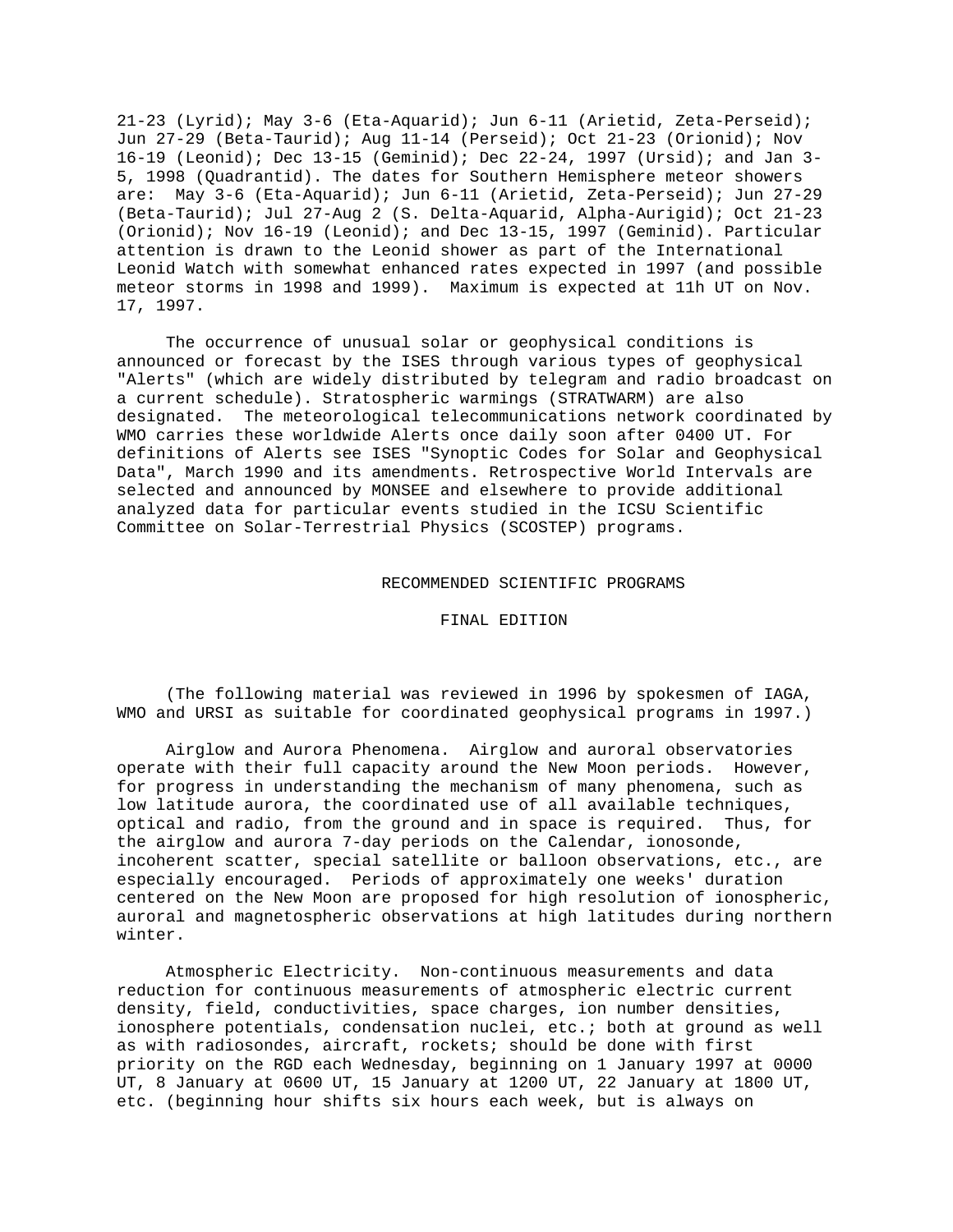Wednesday). Minimum program is at the same time on PRWD beginning with 22 January at 1800 UT. Data reduction for continuous measurements should be extended, if possible, to cover at least the full RGD including, in addition, at least 6 hours prior to the indicated beginning time. Measurements prohibited by bad weather should be done 24 hours later. Results on sferics and ELF are wanted with first priority for the same hours, short-period measurements centered around the minutes 35-50 of the hours indicated. Priority Weeks are the weeks which contain a PRWD; minimum priority weeks are the ones with a QWD. The World Data Centre for Atmospheric Electricity, 7 Karbysheva, St. Petersburg 194018, USSR, is the collection point for data and information on measurements.

 Geomagnetic Phenomena. It has always been a leading principle for geomagnetic observatories that operations should be as continuous as possible and the great majority of stations undertake the same program without regard to the Calendar. Stations equipped for making magnetic observations, but which cannot carry out such observations and reductions on a continuous schedule are encouraged to carry out such work at least on RWD (and during times of MAGSTORM Alert).

 Ionospheric Phenomena. Special attention is continuing on particular events which cannot be forecast in advance with reasonable certainty. These will be identified by Retrospective World Intervals. The importance of obtaining full observational coverage is therefore stressed even if it is possible to analyze the detailed data only for the chosen events. In the case of vertical incidence sounding, the need to obtain quarter-hourly ionograms at as many stations as possible is particularly stressed and takes priority over recommendation (a) below when both are not practical.

 For the vertical incidence (VI) sounding program, the summary recommendations are: (a) All stations should make soundings on the hour and every quarter hour; (b) On RWDs, ionogram soundings should be made at least every quarter hour and preferably every five minutes or more frequently, particularly at high latitudes; (c) All stations are encouraged to make f-plots on RWDs; f-plots should be made for high latitude stations, and for so-called "representative" stations at lower latitudes for all days (i.e., including RWDs and WGIs) (Continuous records of ionospheric parameters are acceptable in place of f-plots at temperate and low latitude stations); (d) Copies of all ionogram scaled parameters, in digital form if possible, be sent to WDCs; (e) Stations in the eclipse zone and its conjugate area should take continuous observations on solar eclipse days and special observations on adjacent days. See also recommendations under Airglow and Aurora Phenomena.

 For the incoherent scatter observation program, every effort should be made to obtain measurements at least on the Incoherent Scatter Coordinated Observation Days, and intensive series should be attempted whenever possible in WGIs, on Dark Moon Geophysical Days (DMGD) or the Airglow and Aurora Periods. The need for collateral VI observations with not more than quarter-hourly spacing at least during all observation periods is stressed.

## Special programs include:

CADITS/MLTCS -- Coupling and Dynamics of the Ionosphere-Thermosphere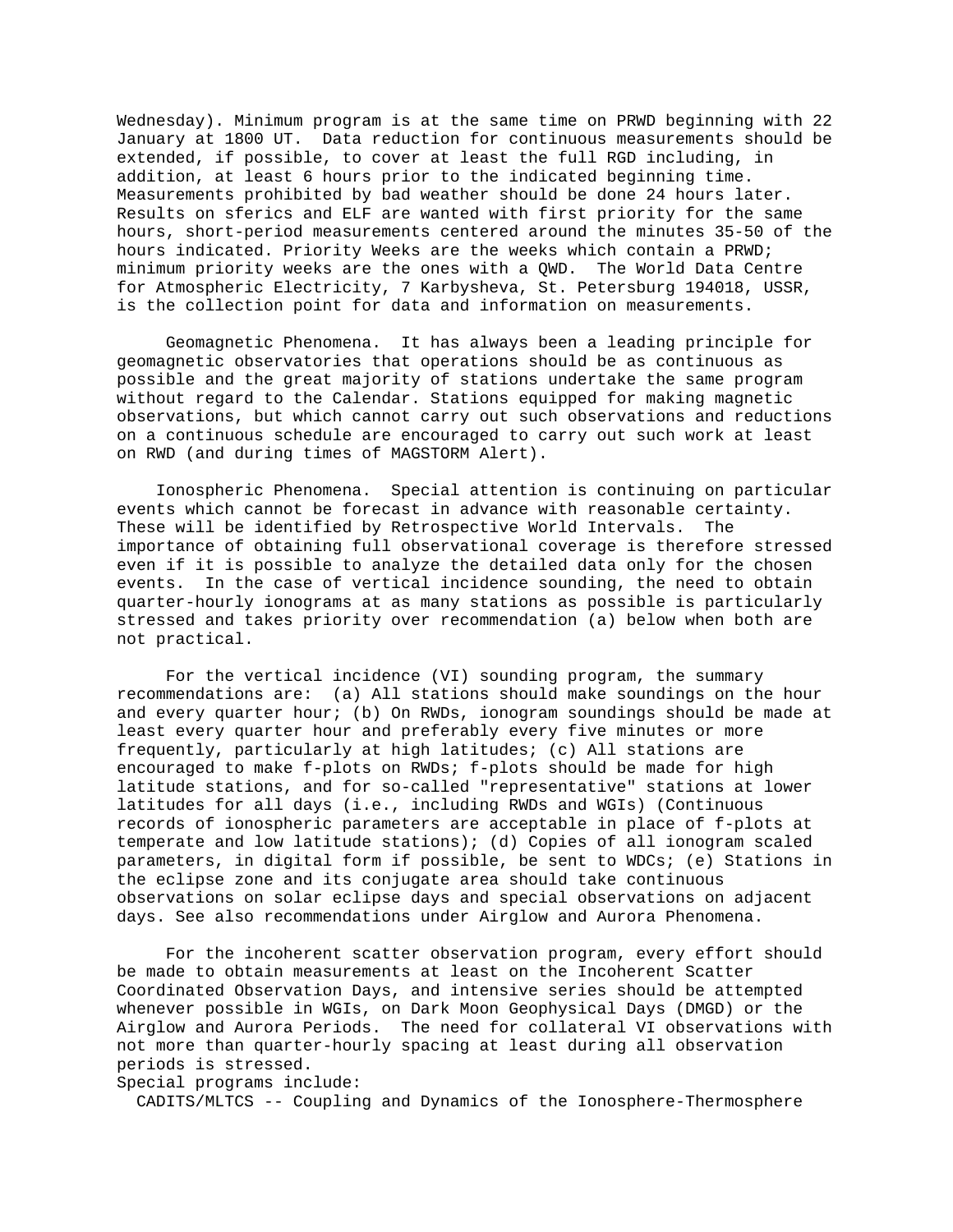System/Mesosphere, Lower-Thermosphere Coupling Study -- combined local E and F region measurements, including vector velocities, with 15 minute time resolution. Latitudinal coverage may be sacrificed to meet this goal. (Contacts are: Casandra Fesen - fesen@tides.dartmouth.edu and Roberta Johnson - rjohnson@dexter.sprl.umich.edu);

 DATABASE -- Incoherent Scatter Database -- emphasis on broad latitudinal coverage of the F region (Anthony van Eyken tony@eiscat.no);

 POLITE -- Plasmaspheric Observations of Light Ions in the Topside Exosphere -- global coordinated measurements of topside light ions. Simultaneous optical observations of neutral hydrogen and helium are highly desirable where possible (Phillip Erickson pje@hyperion.haystack.edu);

 SUNDIAL -- Weather and climatology of the global ionosphericthermospheric system. Full 30 day round-the-clock ionosonde coverage of E- and F-region characteristics including intermediate, descending and sequential layers (Edward Szuszczewicz - szusz@mclapo.saic.com);

 WLS -- Wide-Latitude Substorm Dynamics (John Foster jcf@hyperion.haystack.edu).

Special programs: Dr. Anthony P. van Eyken, EISCAT Scientific Association, Ramfjordmoen, N-9027 Ramfjordbotn, Norway. Tel. +47 77692166; Fax +47 77692380; e-mail: tony@eiscat.no; URSI Working Group G.5.

 For the ionospheric drift or wind measurement by the various radio techniques, observations are recommended to be concentrated on the weeks including RWDs.

 For traveling ionosphere disturbances, propose special periods for coordinated measurements of gravity waves induced by magnetospheric activity, probably on selected PRWD and RWD.

 For the ionospheric absorption program half-hourly observations are made at least on all RWDs and half-hourly tabulations sent to WDCs. Observations should be continuous on solar eclipse days for stations in eclipse zone and in its conjugate area. Special efforts should be made to obtain daily absorption measurements at temperate latitude stations during the period of Absorption Winter Anomaly, particularly on days of abnormally high or abnormally low absorption (approximately October-March, Northern Hemisphere; April-September, Southern Hemisphere).

 For back-scatter and forward scatter programs, observations should be made and analyzed at least on all RWDs.

 For synoptic observations of mesospheric (D region) electron densities, several groups have agreed on using the RGD for the hours around noon.

 For ELF noise measurements involving the earth-ionosphere cavity resonances any special effort should be concentrated during the WGIs.

It is recommended that more intensive observations in all programs be considered on days of unusual meteor activity.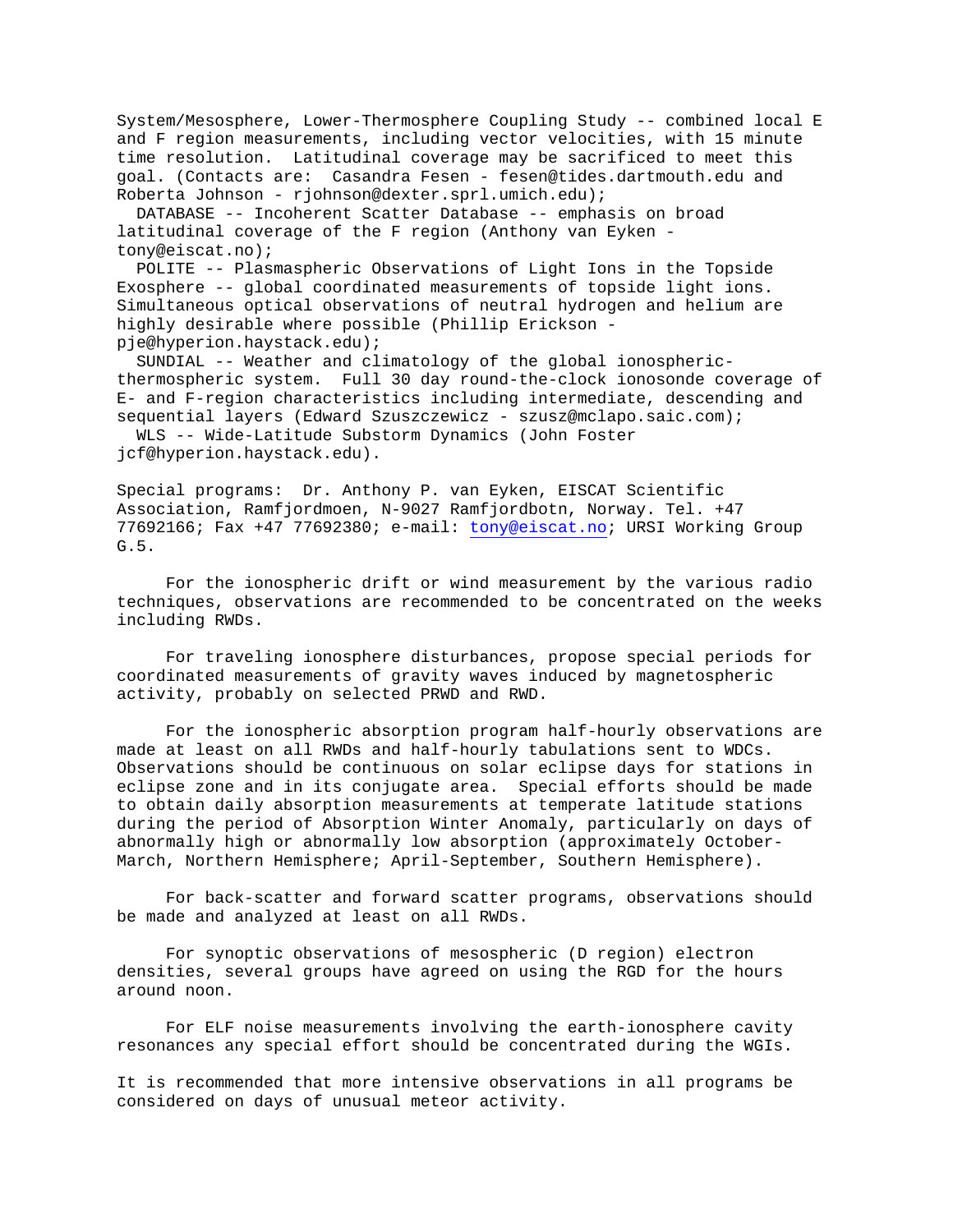Meteorology. Particular efforts should be made to carry out an intensified program on the RGD -- each Wednesday, UT. A desirable goal would be the scheduling of meteorological rocketsondes, ozone sondes and radiometer sondes on these days, together with maximum-altitude rawinsonde ascents at both 0000 and 1200 UT.

During WGI and STRATWARM Alert Intervals, intensified programs are also desirable, preferably by the implementation of RGD-type programs (see above) on Mondays and Fridays, as well as on Wednesdays.

 Global Atmosphere Watch (GAW) The World Meteorological Organizations (WMO) GAW integrates many monitoring and research activities involving measurement of atmospheric composition. Serves as an early warning system to detect further changes in atmospheric concentrations of greenhouse gases, changes in the ozone layer and in the long range transport of pollutants, including acidity and toxicity of rain as well as of atmospheric burden of aerosols (dirt and dust particles). Contact WMO, 41, avenue Giuseppe-Motta, P.O. Box 2300, 1211 Geneva 2, Switzerland.

 Solar Phenomena. Observatories making specialized studies of solar phenomena, particularly using new or complex techniques, such that continuous observation or reporting is impractical, are requested to make special effortsto provide to WDCs data for solar eclipse days, RWDs and during PROTON/FLARE ALERTS. The attention of those recording solar noise spectra, solar magnetic fields and doing specialized optical studies is particularly drawn to this recommendation.

 FLARES22(FLAre RESearch at the maximum of solar cycle 22). 1990-1997 worldwide Solar-Terrestrial Energy Program (STEP) project. Aimed at understanding basic physical processes of transient solar activity and its coupling with the solar-terrestrial environment, including times of the various solar ALERTS. Coordinates satellite and ground-based observations.

Observational campaigns are driven by specific scientific objectives rather than observations per se. Satellites include SOLAR-A, GRO, CORONAS, WIND, GEOTAIL, ULYSSES, etc. Program will focus on international collaboration of data analyses and theoretical work via electronic mail and workshops. For more information, contact Dr. Mona J. Hagyard, Marshall Space Flight Center, Code ES52, Huntsville, AL 35812. 205-544-7612; e-mail mhagyard@solar.stanford.edu.

 SOLTIP (SOlar connection with Transient Interplanetary Processes). Program within the SCOSTEP STEP (Solar-Terrestrial Energy Program) project: 1990-1997. Its focus is on remote and in situ observations and analyses of solar-generated phenomena and their propagation throughout the heliosphere, including times following the various solar ALERTS. Desired goals include: (1) interplanetary scintillation observation of remote radio galaxies as well as telemetry signals to/from interplanetary spacecraft; (2) coordination of Earth-orbiting spacecraft such as IMP-8 in the solar wind and solar-orbiting spacecraft such as ICE, GIOTTO, SAKIGAKE, VOYAGER 1/2, PIONEER 10/11, ULYSSES, RELICT, WIND, SOHO,